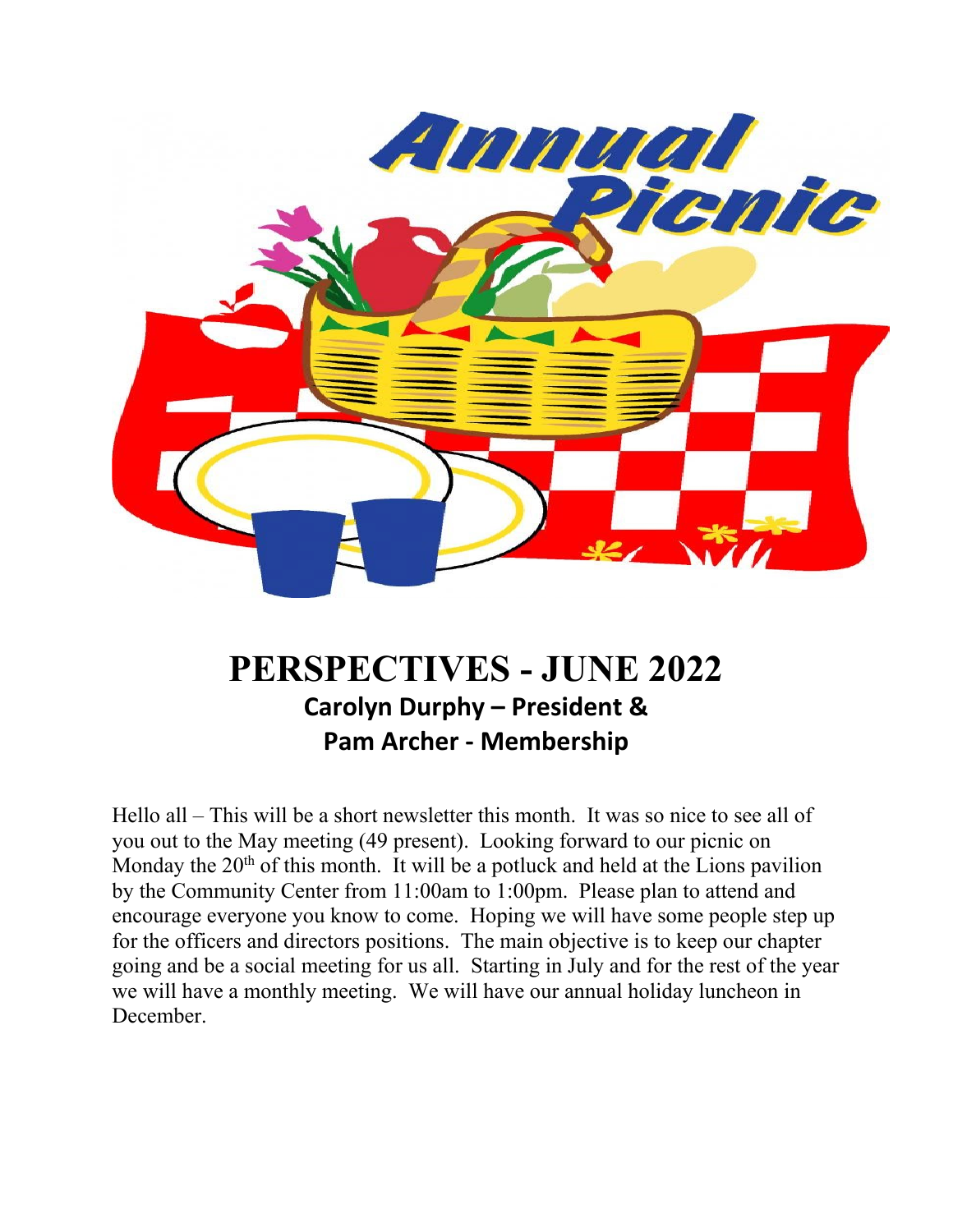Also, would anyone like to walk in the July  $2<sup>nd</sup>$  parade and carry the banner or ride in a car? It would be nice to be represented. There will be a table on the point and a need for people to take turns manning it. Please let Carolyn -972-3306- know as soon as possible if you can take a shift of one or two hours. The table is just as you walk into the beach area in the shade.

## **Don't' Forget the Sunscreen** – Sandie Frame

This question was posed by a reader of the *Harvard Woman's Health Watch* "With Summer is full swing, I diligently apply sunscreen every day. But I'm still getting sunburned. Why does that happen?"

Most of the answer will pertain to both men and women. "You're right to be concerned and since getting five or more sunburns in your lifetime doubles your risk of developing melanoma, the most dangerous form of skin cancer.

But sunscreen alone doesn't necessarily protect us from ultraviolet (uv) rays that can damage our skin, fueling d changes that promote aging and possible cancer growth. Other factors also make our skin more Vulnerable to burns. These include.

- using skin care products that slough off the skin's top layers, such as retinoids or glycolic acid.
- taking antibiotics or diuretics (water pills) which allow the skin to burn more quickly and with less sun exposure.
- applying old sunscreen which can lose the potency if expired or exposed to extreme temperatures over time.
- reading on a tablet or other screens while outdoors which raises your UV exposure by reflecting the sun glare on your face and neck.

While no sunscreen blocks of UV rays make sure you use a broad spectrum version labeled SPF 30 or higher. Your odds of getting burned also drop if you stay out of the sun entirely at midday, from 10 a.m. to 3 p.m., when IV rays are strongest.

### **Source:** *Harvard Women's Health Watch* Volume 29 Number 10 June 20, 2022

If anyone would like to see if I can find articles related to any specific topic, you can email me at sandraframe@comcast.net or call me at 540-972-6385.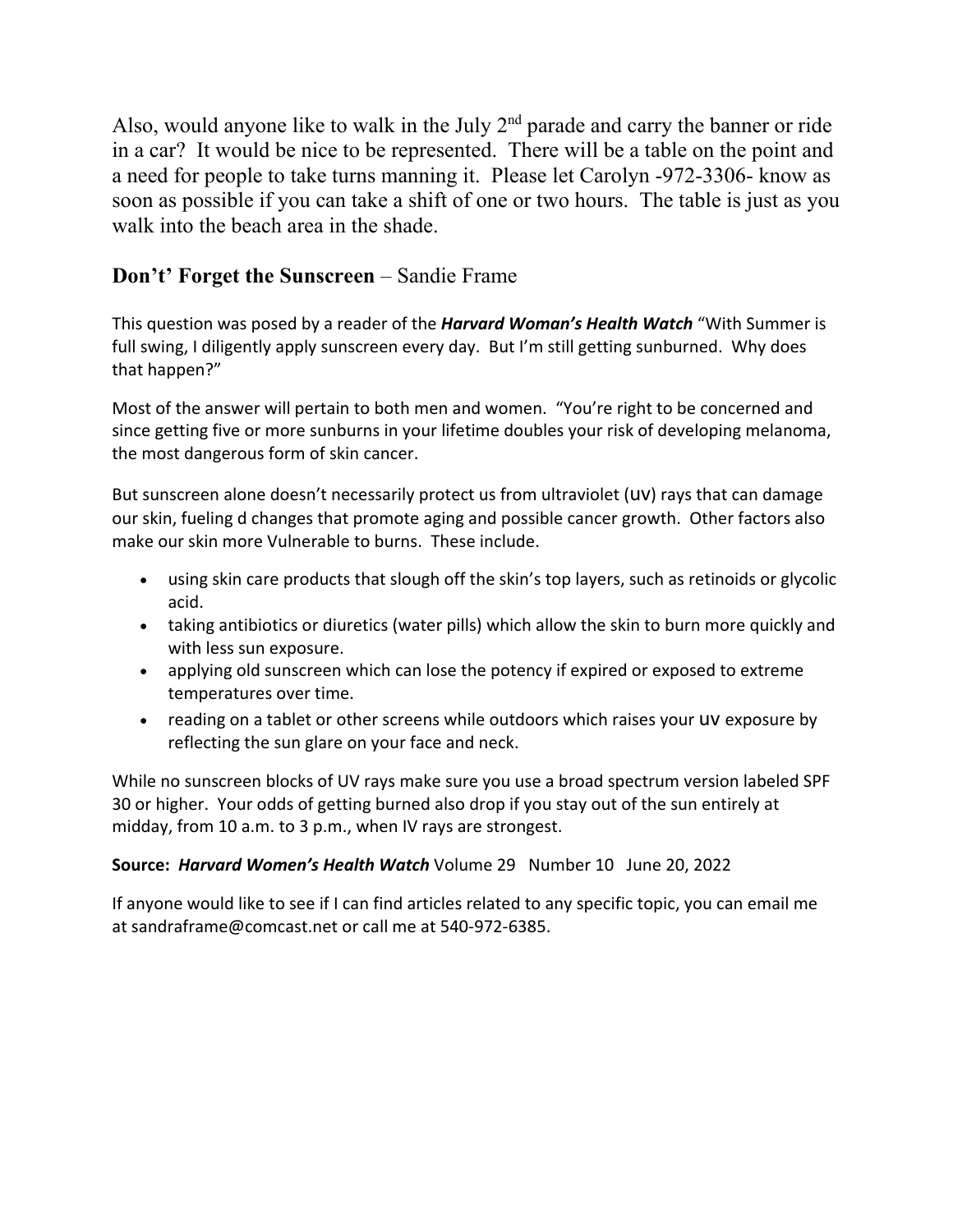# **Highlights of the May Meeting –** Beth Drabrant

The main purpose of the meeting was to establish whether or not to continue the chapter. By a show of hands, it was agreed to keep it going and there were a number of people that said they would be willing to take a position. As discussed, we need all new officers and 5 new directors. The nominating committee consisting of Garry Archer, Al Rico and Dave Kraus will be contacting these people. We would like to establish a new slate of officers as soon as possible.

We need to have someone help with updating the chapter pamphlet to distribute at the "Meet & Greet" for residents and to include in the new member packets that are handed out when they move in.

We will put a notice in the upcoming Lake Currents to let the community know that the chapter is going to continue.

Please let Joan Albertella or Bill Ruark of any suggestions for speakers for our monthly meetings.